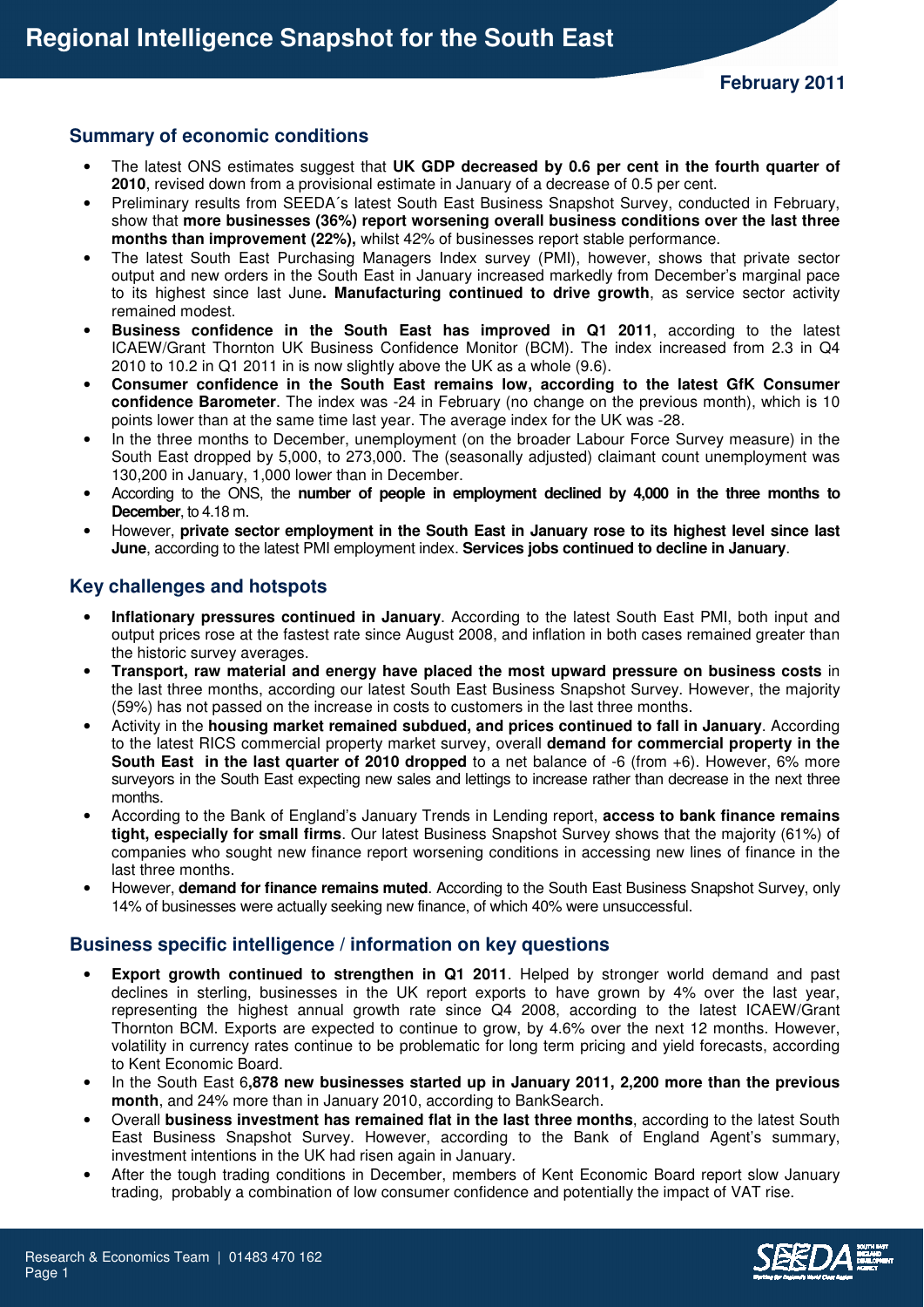# **Annex - Sectoral Overview - February 2010**

#### **Manufacturing**

According, to the revised preliminary estimate from the ONS, manufacturing output increased by 1.1% in Q4 2010, the same level as reported in the previous quarter.

The picture across the manufacturing sector is generally positive as output strengthened. According to the latest CBI Industrial Trends Survey from January 2011, growth was mainly attributed to improving domestic and export orders in the three months to January. This trend was replicated across smaller manufacturers, with increasing domestic demand for UK-made goods resulting in an increase in production over the same period to January (CBI SME Trends Survey January 2011). However, the latest Bank of England Agents' Summary of Market Conditions (February 2011) reports that manufacturing firms are still facing pricing pressures due to a rise in the cost of raw materials.

Growth looks set to continue over the next quarter with manufacturing firms predicting rises in orders and production and consequently, many manufacturers predict staffing levels to increase in the next three months (CBI Monthly Trends Enquiry February 2011, CBI Industrial Trends Survey January 2011, CBI SME Trends Survey January 2011).

The positive reports from the wide sector are not reflected in the regional business specific intelligence which suggests that some South East firms are struggling with the increase in costs. Printing businesses in Kent have seen the cost of paper rise 20% over the last quarter which is pushing potential customers into a greater use of digital media.

Reports of potential job losses across the region include 200 employees in Frimley due to the potential closure of SC Johnson's cleaning products factory. Griffon Hoverwork is transferring its hovercraft manufacturing to Woolston which will result in the loss of 20 jobs on the Isle of Wight.

### **Construction**

Output in construction fell by 2.5% (revised from a decrease of 3.3%) in Q4 2010 according to the latest revised GDP figures from the ONS. This is compared to an increase of 3.9% in Q3 2010.

The latest RICS UK Construction Market Survey (Q4 2010) reports that although there is a decline in activity in the construction sector nationally, London and the South East reported a positive workload net balance for Q4 2010. Nationally, the net balance in the private sector increased marginally (+9) but the public sector workload net balance remains negative (-20). The outlook for workload, employment and profit margins over the next 12 months remains negative. Many firms in the South East cite a lack of government expenditure, decreasing margins and increasing competition as pressures on their business.

Some firms expect output to recover after a disruption in activity due to the severe weather. Another impact of the bad weather has been an increase in repair and maintenance work reported by some companies (Bank of England Agents' Summary of Business Conditions February 2011).

Renewable energy projects continue to feature in the South East, according to business specific intelligence with Helius Energy planning a £300m biomass plant in Southampton and permission being sought by Alectron Investments for a solar energy farm near Basingstoke.

There is some evidence that the impact of government spending cuts is being felt across the region, with the loss of 300 jobs at WS Atkins in Epsom being blamed on the lack of road spending.

#### **Retail, motor trade & wholesale**

The retail sector reported moderate growth over the past month (Bank of England Agents' Summary of Business Conditions February 2011). The growth was slower than in December and retailers expect it to continue to slow. However, sales remained above the average for the time of the year (CBI Distributive Trades Survey February 2011).

The motor trade continues to be volatile according to the February CBI Distributive Trades Survey as sales volumes fell more than expected and at the fastest rate since July 2009 in the year to January. Sales in the motor industry are predicted to continue falling in the coming month.

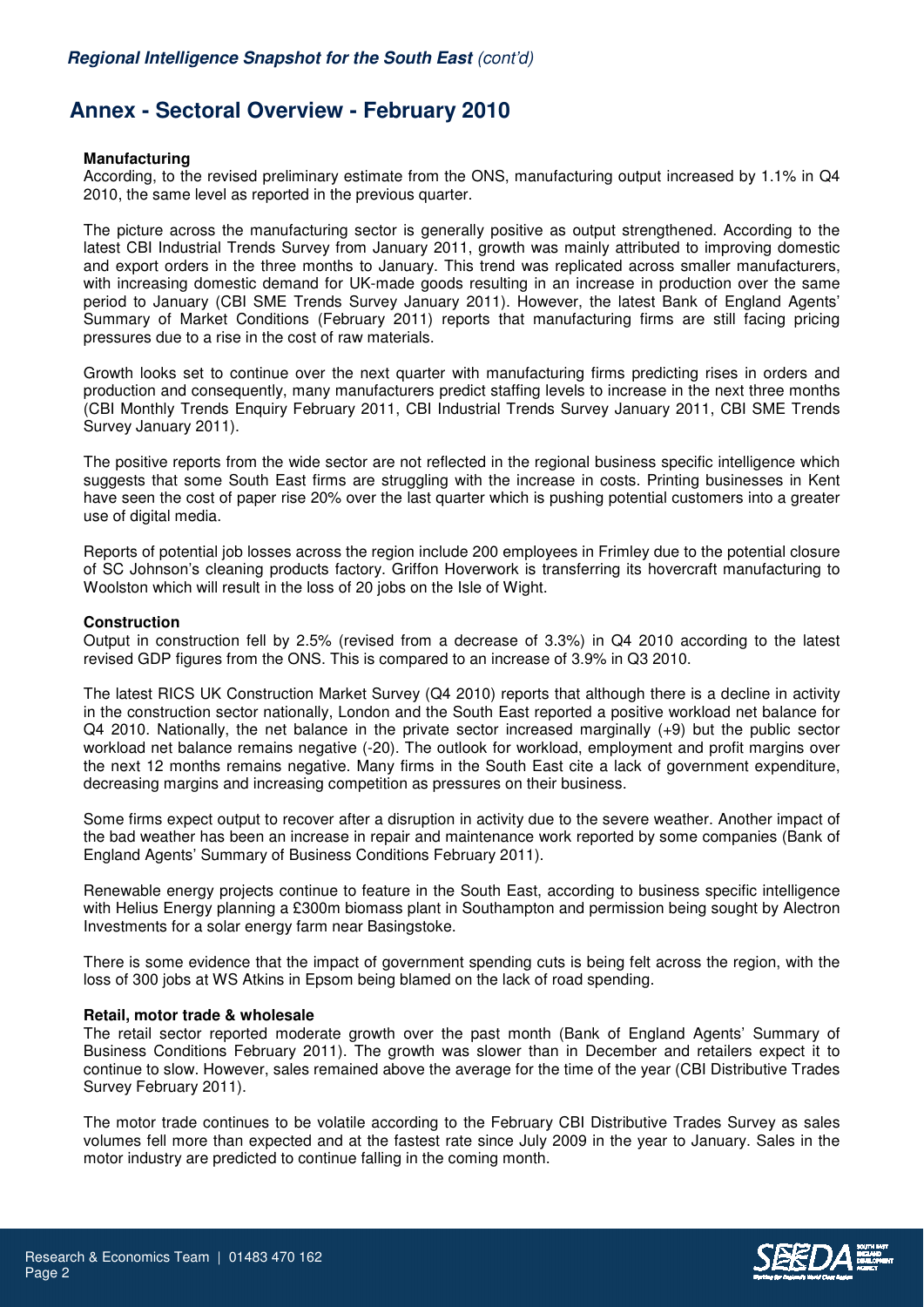### **Regional Intelligence Snapshot for the South East** (cont'd)

The latest (February 2011) GfK NOP Consumer Confidence Barometer highlights a lack of spending on large items such as furniture and electrical goods as 49% of those surveyed state that it is the 'wrong time' to buy and 28% expect to spend 'much less' on large items over the next 12 months.

Modest growth in the sector is corroborated by companies looking to expand in the region. Natures Way Foods are planning a new packhouse in Chichester with the creation of up to 380 jobs.

Major retailers continue to expand operations in the region. Tescos are opening stores in Sittingbourne and Bowater. Sainsburys are also set to expand, with stores planned in Thanet, Hythe, Milton Keynes and Brighton and Hove. Morrisons, Waitrose, Asda and the Co-operative are also planning new stores in the region.

WH Smith is to take over 22 branches of British Bookshops and Stationers, the Brighton based retailer that went into administration last month.

#### **Business services & finance**

The revised preliminary GDP estimate from the ONS shows a decline in business and financial services of 0.7% in Q4 2010.

The outlook in the service sector is negative according to the November CBI Service Sector Survey as optimism in the service sector fell. Consumer services reported an unexpected drop in business volumes and a marginal fall in the numbers employed, with employers predicting a further fall in the coming quarter. Growth in business and professional services remained level and the number of people employed in this sector rose slightly, with the trend predicted to continue over the next quarter.

Companies are experiencing pressure on their profit margins as many witness a fall in income from trading, interest and investments according to the CBI / PricewaterhouseCoopers Financial Services Survey (December 2010). There is also a squeeze on fees for professional and financial services (Bank of England Agents' Summary of Business Conditions February 2011).

Zurich Intermediary Services is planning to shed 120 jobs nationally with the closure of branches including Reigate.

Firms expanding in the region include Saga which is increasing its healthcare operations in Folkestone, Hythe and Thanet, creating up to 1,000 jobs over the next year.

Jefferson Hunt is creating a new headquarters in Kent of its CV screening business and it will create 20 new jobs.

#### **Tourism**

The output of the distribution, hotels and restaurants industries decreased by 0.4 per cent in 2010 quarter four, compared with an increase of 0.8 per cent in 2010 quarter three.

There is evidence that tourism sector in the South East is also struggling in the current climate with Tourism South East reporting a drop of 4.4% in the number of foreign visitors staying overnight in the South East between July and September 2010. In comparison, the international business travel market is showing strong recovery with a 6.5% increase in volume of trips and 28.8% increase in expenditure on the same period last year.

Despite the current climate, a number of hotels and leisure facilities are either undergoing refurbishment or being planned in the region, including Travelodge in Kent, the Grand Burstin Hotel in Folkestone and the Dover Marina Hotel.